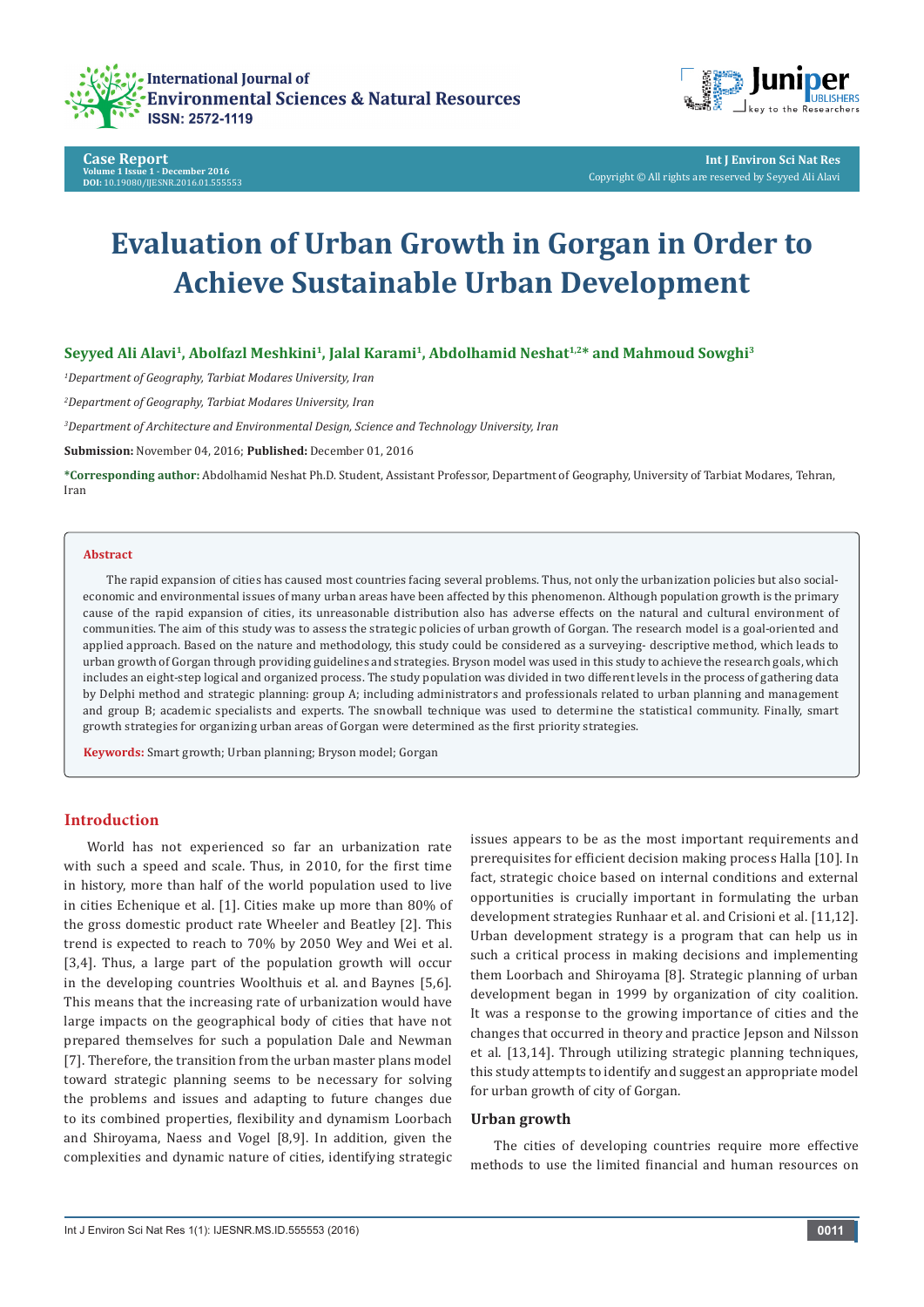competitive and unpredictable economic terms for achieving their goals Krueger and Gibbs [15] Mortberg et al [16]. Capital flows to cities with favorable economic conditions and appropriate strategies can absorb capital and interests Yim et al. [17]. City Development Strategy provides these objectives for mayors, private sector and citizens with a methodology through development of a sustainable vision of cities and appropriate strategy Hollander and Geertman et al. [18,19]. The city development strategy process was introduced in 1999 by organization of city coalition as a procedural - content theory and as a modern approach in urban planning with the aim of reducing poverty, sustainable development and the promotion of partnerships and creation of proper urban governance Grant [20]. The project belongs to all the local people. The main focus of urban strategy involves highest priority issues and concerns for livability, strengthening urban production, management and financing. These factors determine strategies combined with creative and collaborative approach, main priorities and strategies for the future development Mitsova et al. and Rydin [21,22]. City development strategy is a new tool to help development and a tool designed to respond to global tidal changes, relieving urban poverty and development of participatory economy and a combination of all effective components in the society Carley et al. [23].

## **Case Study: Gorgan**

The city of Gorgan is the center of Golestan province, which is located almost in the north of Iran. The city's population has accounted for 329,526 people according to 2012 census. Its ethnic composition includes indigenous people of Gorgan, Sistanis, Turkmens, Balochi, Shahroudis, Azerbaijanis and some migratory Khorasan. The establishment of spatial hierarchy of the city in the city, province and Iran can be seen on (Figure 1).



The old texture of Gorgan is formed of a set of residential neighborhoods and neighborhood centers. The evolution of what is now called as Gorgan texture, is comprised from the initial accumulation of three main neighborhoods of Sabzeh Mashhad, Meydan and Naalbandan, which have been gradually expanded different directions, especially towards East and Southeast. In every part of the city, there has been an eastern neighborhood next to the Khorasan gate. The main market in the eastern neighborhood has increased the centrality of the neighborhood.

## **Research Conceptual Framework**

Since this study was conducted on assessing the development of city of Gorgan, the research model was an applied and goaloriented one. Based on the nature and methodology, it could be considered as a descriptive-surveying approach used to provide strategies for urban development. Bryson model was used in this study to achieve the research goals. This model includes a structured and logical process in eight steps. The process begins with a preliminary agreement of key decision makers for strategic planning and continues by determining the responsibilities and missions affected by the obligations, rules and regulations, which determine the organization existential reason. Then, through evaluating the external environment, the organization's opportunities and threats are distinguished, while by internal environment evaluation, the organization's strengths and weaknesses are specified. Through the interaction of these factors with each other, the right strategy to achieve the organization's goals is selected, and finally, the future success of the organization will be discussed. In this process, the feedback is obtained from the system to ensure performance in all phases, and, if necessary, the necessary modification would be made (Figure 2).



#### **Analysis results for urban development of Gorgan**

According to the process of eight-step Bryson's model, the analysis results and findings were obtained as follows with full explanation.

## **Beginning of the strategic planning process and dialogue with experts and specialists**

Dialogue with key internal decision makers and intellectual leaders is done to achieve an agreement on the generality of efforts supervising the strategic planning and its main stages. In this study, for preliminary agreement, it became necessary to negotiate with some of the decision makers, groups, departments or the organizations. The first group included a number of officials associated with urban planning and management. The second group included academic specialists and experts. The snowball technique was used to determine the sample size in this phase. Based on this technique, according to the research topic, the people familiar with the research matter at universities and various specialized agencies were asked to introduce certified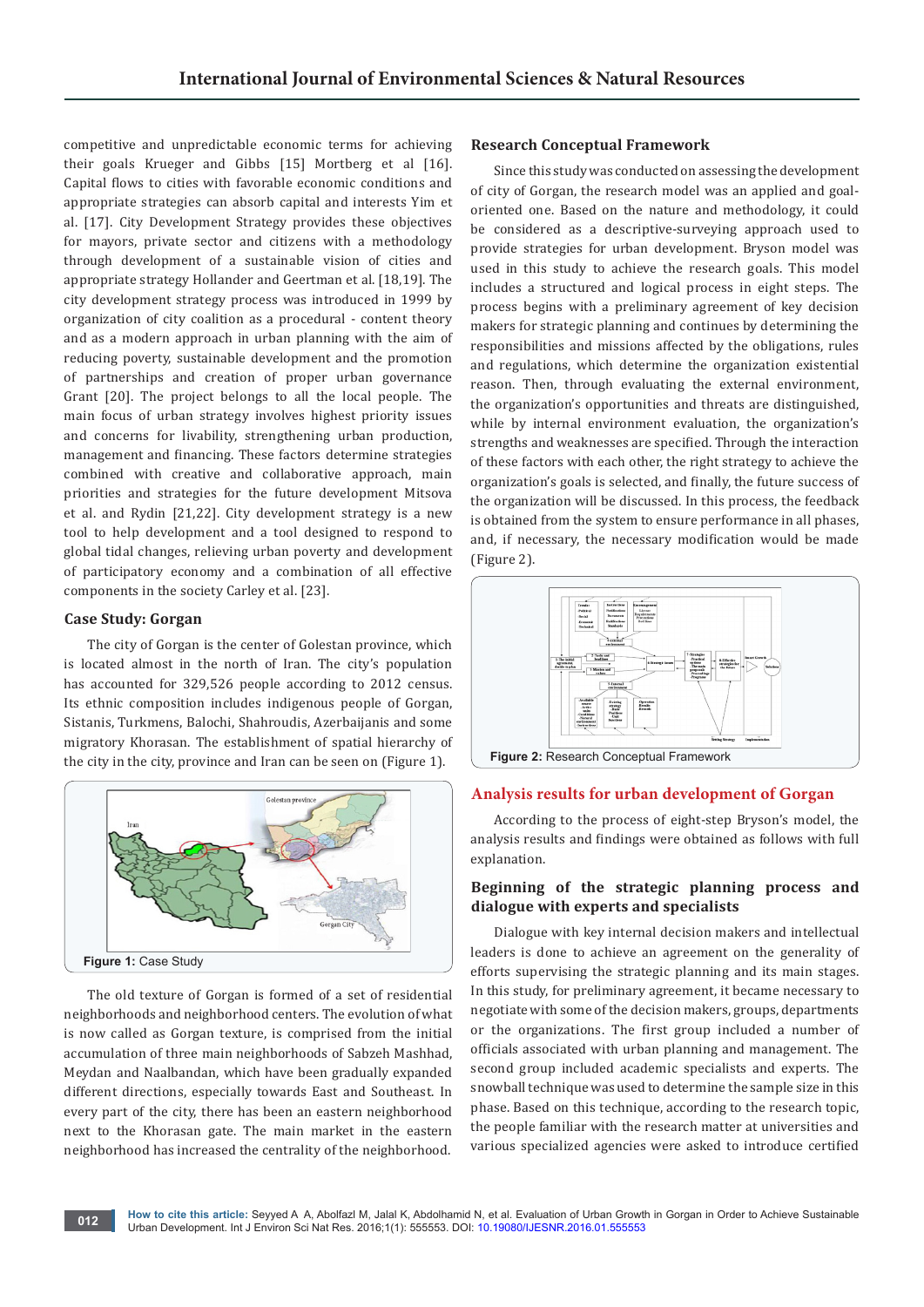and experienced professional people in various institutions and research institutions.

## **Reviewing the tasks and headlines of urban management**

Formal and informal rules put in charge of urban management are the requirements and "Dos" that the urban management are facing with. In general, the purpose of this step is to identify and clarify the nature and meaning of formal and informal orders and assignments affecting the urban management. This objective may perhaps be very clear, but the fact is such powers and duties must be clear. On the other hand, the urban management tasks are commonly general, and do not define the whole space in which the urban management or municipal administration can operate. Then, through studying the written and approved tasks the urban management and the regional municipality, it is essential to firstly become familiar with these tasks and obligations, and secondly, identify those occurring within the reach of urban management authorities not already discovered (Figure 3).



## **Evaluation of the external environment, opportunities and threats**

To determine the opportunities and threats that Gorgan urban growth is facing with, the external factors with the influence on urban growth should be identified. The opportunities and threats were identified through monitoring the trends and political, economic, social and technological forces (Table 1).

|  | <b>Table 1:</b> External factors evaluation matrix. |  |
|--|-----------------------------------------------------|--|
|  |                                                     |  |

| <b>Opportunities</b>                                                                                                                        | <b>Threats</b>                                                                |  |
|---------------------------------------------------------------------------------------------------------------------------------------------|-------------------------------------------------------------------------------|--|
| Priority on outreach plan(02)                                                                                                               | Attracting the significant facilities and services of the province (T2)       |  |
| Presence of rich agricultural hinterland (03)                                                                                               | Similar competing cities in the area(T3)                                      |  |
| The most important city in the province $(04)$                                                                                              | Reducing the importance of the agricultural sector(T4)                        |  |
| Regional proximity with neighboring countries (05)                                                                                          | Non-willingness of the private sector to invest in medium-sized<br>cities(T5) |  |
| The attention of development plans and programs to the definition of<br>cities place based on geographical and environmental capacities(06) |                                                                               |  |
| Close to surrounding towns $(07)$                                                                                                           |                                                                               |  |

## **Clarifying the mission and values of urban management**

The purpose of defining the mission and values of urban management is to identify urban management objectives,

philosophy and values that direct those activities. In fact, the mission of each organization, associated with its assignments, determines its being cause and the social justification monitoring its life. The missions and values considered for urban management are given in the following (Figure 4).



## **Evaluation of internal environment: strengths and weaknesses**

The purpose of this step is to assess the internal environment of urban growth of Gorgan. In this section, the

strengths and weaknesses, i.e., the aspects that can be helpful or inhibitory in the success of urban development and mission and implementation of its assignments were identified. In the following tables, the list of strengths and weaknesses of gorgan's urban growth progress are presented (Table 2).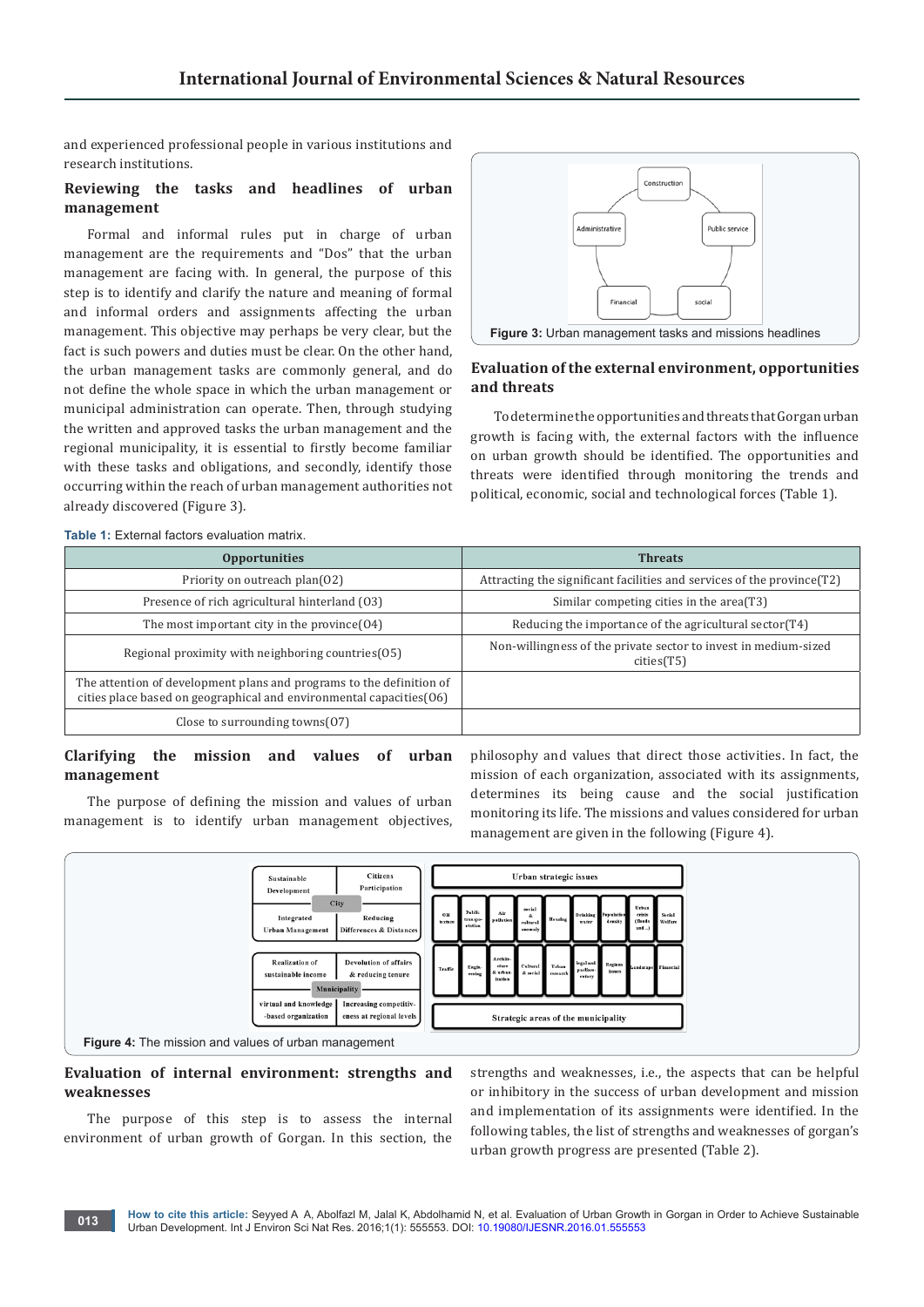## **International Journal of Environmental Sciences & Natural Resources**

| <b>Strengths</b>                                                     | Weaknesses                                                                     |  |  |  |
|----------------------------------------------------------------------|--------------------------------------------------------------------------------|--|--|--|
| Historical record of urbanization and rich cultural civilization(S1) | Lack of adequate and proper land for urban development(W1)                     |  |  |  |
| Having good communication network(S2)                                | Traffic problems(W2)                                                           |  |  |  |
| Important research and educational centers in the $city(S3)$         | Poor and inefficient urban management (W3)                                     |  |  |  |
| Appropriate natural and geographical conditions(S4)                  | Lack of public spaces and public services (W4)                                 |  |  |  |
| Proper urban infrastructure(S5)                                      | Located in the geographical isolation(W5)                                      |  |  |  |
| Positive attitude of local authorities(S6)                           | Traditional animal husbandry and farming and lack of efficiency (W6)           |  |  |  |
| High social development indicators(S7)                               | Lack of developed projects and programs for the development of the<br>city(W7) |  |  |  |
| Commercial advantage in exporting(S8)                                | Non-using of tourism capabilities (W8)                                         |  |  |  |

#### **Table 2:** Internal factors evaluation matrix.

**Table 3:** List of developed strategies.

## **Determining strategies for urban growth of Gorgan**

Identifying the strategic issues represents the process heart of strategic planning. The purpose of this stage is to select fundamental policies that Gorgan urban growth deals with them. At this stage, through explaining the strengths, weaknesses, opportunities and threats (SWOT), strategic problems and issues of urban growth were identified (Table 3).

| <b>TWRIP OF LIDE OF GOVOIDDOG OFFICIONISM</b> |                                                                                                  |  |
|-----------------------------------------------|--------------------------------------------------------------------------------------------------|--|
| S <sub>O</sub>                                | Smart growth strategies for organizing urban areas                                               |  |
| <b>ST</b>                                     | Enhancing agricultural performance of the city and the<br>surrounding areas                      |  |
| W <sub>0</sub>                                | Strengthening the natural and cultural tourism in the city                                       |  |
| <b>WT</b>                                     | Development of higher education and universities in the<br>city with an emphasis on college town |  |

## **Determining strategic priority for urban strategic planning**

At this stage, the strategies were prioritized for urban growth of Gorgan. To determine the overall state of strategies, the internal and external matrices were divided into four districts, and different strategies were considered for each of them (Figure 5).



## **Explaining effective strategies for the future: Smart growth strategies for organizing urban areas**

Smart growth includes different strategies and operational approaches, which procedure and performance depends on specific situations and conditions of place and time. In general, smart growth strategies can be divided as follows:

#### a) Strategic planning

b) Creation of self-reliance communities: Average reducing of traveling distances and encouraging walking, cycling with establishing a variety of compatible uses near each other

c) Increasing the availability and transportation opportunities: Trying to establish related uses near each other and supporting the diversity of transportation including walking, cycling and public transport

d) Creating attractive communities with spatial identity: Creation of physical environments that reflect a sense of civic pride, attractive public spaces, natural and agricultural elements with high-quality

e) Encouraging compact development: Smart growth causes development on a larger scale and support it; reducing the size plots and building rear installation; minimum parking requirements and minimizing the size of the streets [24].

f) Encouraging cluster development: Designing in small sizes, such as "urban villages"

g) Encouraging inner texture development: Average reducing of travel distances and walking, cycling, available with the establishment of new development in previously developed areas

h) Reforming the tax rate and public services

i) Concentrated activities: Encouraging transit trips and walking by creating mixed development "nodes"

j) Encouraging the developments based on of public transport routes

k) Efficient management of parking: Promoting the use of shared parking and other parking management strategies.

l) Suitable road networks: Creating a network of connected streets and roads with small blocks, keep the streets narrow in residential areas

m) Improving non-motorized travel conditions: Encouraging walking and biking by improving the sidewalks, streets, intersections, preventing the traffic of rapid vehicles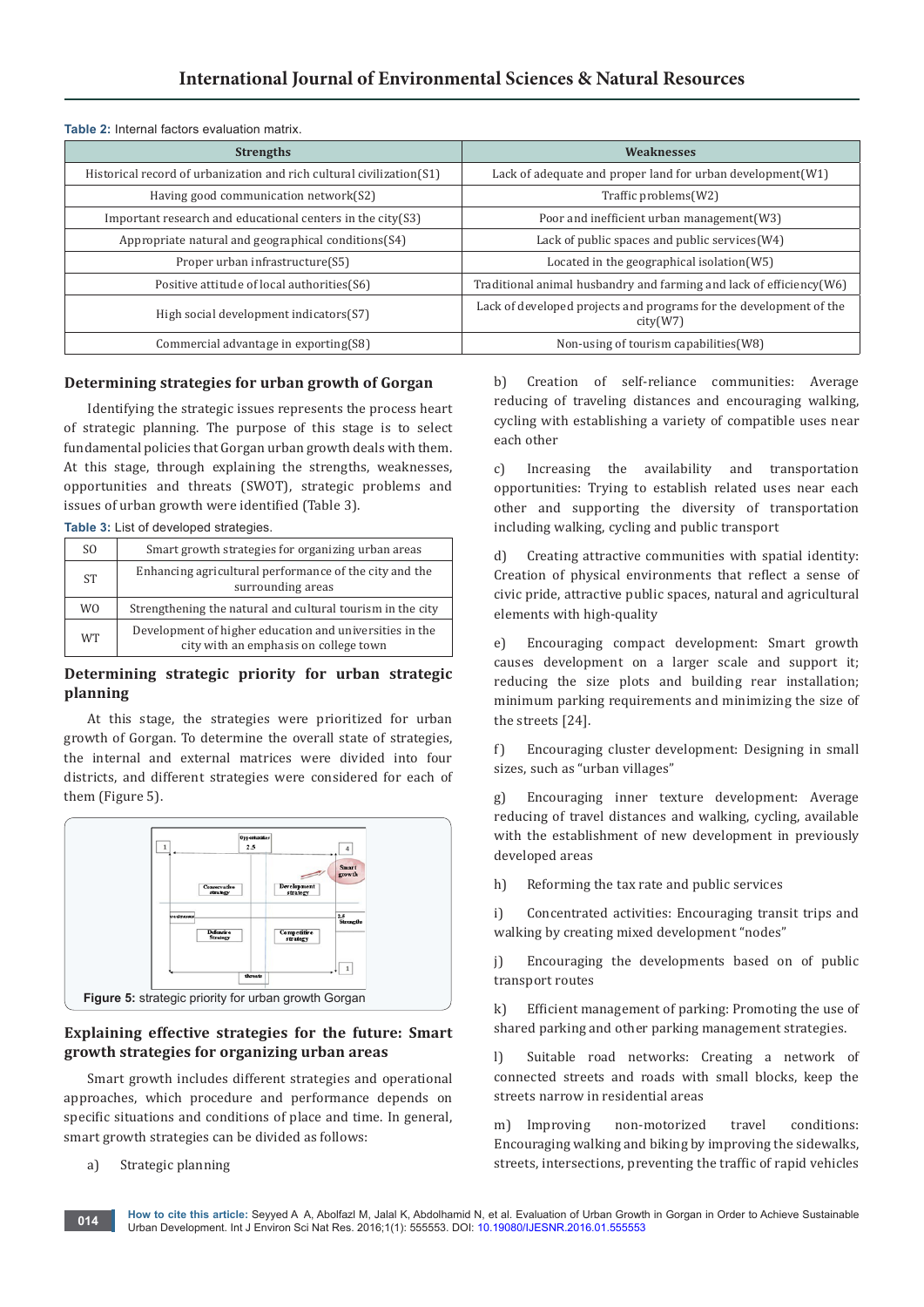and providing facilities at streets (chairs, canopies, lighting of sidewalks, etc.)

n) The use of Transportation Demand Management (TDM): Transportation demand management considers the use of effective models to reduce motorized traffic.

o) Improving the design of streets to develop a web of interconnected streets: Reducing traffic to ensure comfortable and convenient walking, cycling and public transportation

p) Protection of green spaces: Protection of open spaces, especially areas with high ecological value

q) General Services Administration: encouraging the protection of water supply and use of sewage systems.

#### **Conclusion**

According to the Bryson's eight-step process model, the analysis results showed that smart growth strategies are at the first priority for organizing urban areas and development of Gorgan. Smart growth introduces compact use patterns based on walking and cycling. Smart growth communities and new urbanism seek to have streets with connections more than the old networks, in which the emphasis is on narrow streets reducing the traffic. Smart growth consider social interaction important and necessary for the development of neighborhood relations, and to achieve this goal, focuses its emphasis on walking and creating walkable environments. Spatial planning uses the average urban density as an ensuring a tool in contrast to the "scattering". In a compact city, as one of the smart growth strategies, the need for urban transportation is reduced by decreasing physical distances, and the air pollution caused by transport and cars would be reduced. The optimal use of lands within the city, the agricultural lands around the cities would be protected against urban developments.

In general, despite the choosing of smart growth in some countries and its success, its use as a long term strategy in organizing the urban areas of Gorgan would have desired results only if it is implemented by considering its different aspects, where its principles and techniques would represent according to the changes in attitudes and lifestyles over time and considering spatial differences. However, attention to smart growth strategy in urban planning of our country (Iran) and its utilization in the current situation can significantly help the improvement of urban development methodological approaches.

#### **References**

- 1. [Echenique MH, Hargreaves AJ, Mitchell G, Namdeo A \(2012\) Growing](http://www.tandfonline.com/doi/abs/10.1080/01944363.2012.666731)  [cities sustainably: does urban form really matter? Journal of the](http://www.tandfonline.com/doi/abs/10.1080/01944363.2012.666731)  [American Planning Association 78\(2\): 121-137.](http://www.tandfonline.com/doi/abs/10.1080/01944363.2012.666731)
- 2. Wheeler SM, Beatley T (2014) Sustainable Urban Development Reader. Routledge, England.
- 3. [Wey WM, Hsu J \(2014\) New urbanism and smart growth: Toward](https://www.mysciencework.com/publication/show/8232158aea92cc84d106a0fbe47b271d)  [achieving a smart National Taipei University District.](https://www.mysciencework.com/publication/show/8232158aea92cc84d106a0fbe47b271d) Habitat [International 42: 164-174.](https://www.mysciencework.com/publication/show/8232158aea92cc84d106a0fbe47b271d)
- 4. [Wei Y, Huang C, Lam PT, Yuan Z \(2015\) Sustainable urban development:](https://www.infona.pl/resource/bwmeta1.element.elsevier-07b55f93-ae55-3da7-bb0b-3a7ee331cc13)  [A review on urban carrying capacity assessment.](https://www.infona.pl/resource/bwmeta1.element.elsevier-07b55f93-ae55-3da7-bb0b-3a7ee331cc13) Habitat International [46: 64-71.](https://www.infona.pl/resource/bwmeta1.element.elsevier-07b55f93-ae55-3da7-bb0b-3a7ee331cc13)
- 5. [Woolthuis RK, Hooimeijer F, Bossink B, Mulder G, et al. \(2013\)](http://www.sciencedirect.com/science/article/pii/S0959652612006245)  [Institutional entrepreneurship in sustainable urban development:](http://www.sciencedirect.com/science/article/pii/S0959652612006245)  [Dutch successes as inspiration for transformation.](http://www.sciencedirect.com/science/article/pii/S0959652612006245) Journal of Cleaner [Production 50: 91-100.](http://www.sciencedirect.com/science/article/pii/S0959652612006245)
- 6. [Baynes TM \(2009\) Complexity in urban development and management.](http://onlinelibrary.wiley.com/doi/10.1111/j.1530-9290.2009.00123.x/abstract)  [Journal of Industrial Ecology 13\(2\): 214-227.](http://onlinelibrary.wiley.com/doi/10.1111/j.1530-9290.2009.00123.x/abstract)
- 7. [Dale A, Newman LL \(2009\) Sustainable development for some: green](http://www.tandfonline.com/doi/abs/10.1080/13549830903089283)  [urban development and affordability.](http://www.tandfonline.com/doi/abs/10.1080/13549830903089283) Local environment 14(7): 669- [681.](http://www.tandfonline.com/doi/abs/10.1080/13549830903089283)
- 8. [Loorbach D, Shiroyama H \(2016\) The challenge of sustainable](http://link.springer.com/chapter/10.1007%2F978-4-431-55426-4_1)  [urban development and transforming cities. In](http://link.springer.com/chapter/10.1007%2F978-4-431-55426-4_1) Governance of urban [sustainability transitions](http://link.springer.com/chapter/10.1007%2F978-4-431-55426-4_1) 3-12.
- 9. [Næss P, Vogel N \(2012\) Sustainable urban development and the multi](http://www.sciencedirect.com/science/article/pii/S2210422412000317)level transition perspective. [Environmental Innovation and Societal](http://www.sciencedirect.com/science/article/pii/S2210422412000317)  [Transitions 4: 36-50.](http://www.sciencedirect.com/science/article/pii/S2210422412000317)
- 10. [Halla F \(2007\) A SWOT analysis of strategic urban development](http://www.sciencedirect.com/science/article/pii/S0197397506000361)  [planning: The case of Dar es Salaam city in Tanzania.](http://www.sciencedirect.com/science/article/pii/S0197397506000361) Habitat [International 31\(1\): 130-142.](http://www.sciencedirect.com/science/article/pii/S0197397506000361)
- 11. [Runhaar H, Driessen PP, Soer L \(2009\) Sustainable urban development](http://epb.sagepub.com/content/36/3/417.short)  [and the challenge of policy integration: an assessment of planning](http://epb.sagepub.com/content/36/3/417.short)  [tools for integrating spatial and environmental planning in the](http://epb.sagepub.com/content/36/3/417.short)  Netherlands. [Environment and Planning B: Planning and Design 36\(3\):](http://epb.sagepub.com/content/36/3/417.short)  [417-431.](http://epb.sagepub.com/content/36/3/417.short)
- 12. [Crisioni C, Rietveld P, Koomen E \(2014\) The impact of spatial](http://www.sciencedirect.com/science/article/pii/S0143622813002774)  [aggregation on urban development analyses.](http://www.sciencedirect.com/science/article/pii/S0143622813002774) Applied Geography 47: [46-56.](http://www.sciencedirect.com/science/article/pii/S0143622813002774)
- 13. [Edward J Jepson, Mary M Edwards \(2010\) How possible is sustainable](https://experts.illinois.edu/en/publications/how-possible-is-sustainable-urban-development-an-analysis-of-plan)  [urban development? An analysis of planners' perceptions about new](https://experts.illinois.edu/en/publications/how-possible-is-sustainable-urban-development-an-analysis-of-plan)  [urbanism, smart growth and the ecological city. Planning, Practice &](https://experts.illinois.edu/en/publications/how-possible-is-sustainable-urban-development-an-analysis-of-plan)  [Research 25\(4\): 417-437.](https://experts.illinois.edu/en/publications/how-possible-is-sustainable-urban-development-an-analysis-of-plan)
- 14. [Nilsson K, Nielsen TAS, Aalbers C, Bell S, Boitier B, Chery JP, et al.](http://orbit.dtu.dk/files/89990260/Strategies_for_Sustainable_Urban_Development_and_Urban_Rural_Linkages.pdf)  [\(2014\)Strategies for sustainable urban development and urban-rural](http://orbit.dtu.dk/files/89990260/Strategies_for_Sustainable_Urban_Development_and_Urban_Rural_Linkages.pdf)  linkages. [European Journal of Spatial Development 1-26.](http://orbit.dtu.dk/files/89990260/Strategies_for_Sustainable_Urban_Development_and_Urban_Rural_Linkages.pdf)
- 15. [Krueger R, Gibbs D \(2008\) 'Third wave' sustainability? Smart growth](http://www.tandfonline.com/doi/abs/10.1080/00343400801968403?needAccess=true)  [and regional development in the USA.](http://www.tandfonline.com/doi/abs/10.1080/00343400801968403?needAccess=true) Regional Studies 42(9): 1263- [1274.](http://www.tandfonline.com/doi/abs/10.1080/00343400801968403?needAccess=true)
- 16. [Mortberg U, Haas J, Zetterberg A, Franklin JP, Jonsson D, et al. \(2013\)](https://scholar.google.se/citations?view_op=view_citation&hl=sv&user=2Ai87BsAAAAJ&citation_for_view=2Ai87BsAAAAJ:M3ejUd6NZC8C)  [Urban ecosystems and sustainable urban development—analysing](https://scholar.google.se/citations?view_op=view_citation&hl=sv&user=2Ai87BsAAAAJ&citation_for_view=2Ai87BsAAAAJ:M3ejUd6NZC8C)  [and assessing interacting systems in the Stockholm region.](https://scholar.google.se/citations?view_op=view_citation&hl=sv&user=2Ai87BsAAAAJ&citation_for_view=2Ai87BsAAAAJ:M3ejUd6NZC8C) Urban [Ecosystems 16\(4\): 763-782.](https://scholar.google.se/citations?view_op=view_citation&hl=sv&user=2Ai87BsAAAAJ&citation_for_view=2Ai87BsAAAAJ:M3ejUd6NZC8C)
- 17. [Kwang Hyun Yim, Min Cheol Ha, Cheol Ju Jo, Kyung-Min Han, Jong-In](http://ijbes.utm.my/index.php/ijbes/article/view/81)  [Baek, et al. \(2015\) Strategic Planning for the Smart-Green City through](http://ijbes.utm.my/index.php/ijbes/article/view/81)  Urban Governance. [International Journal of Built Environment and](http://ijbes.utm.my/index.php/ijbes/article/view/81)  [Sustainability 2\(3\).](http://ijbes.utm.my/index.php/ijbes/article/view/81)
- 18. [Hollander JB \(2015\) Review: Parallel Patterns of Shrinking Cities and](http://illinois-online.org/krassa/ps410/Readings/Shrink/ShrinkingCities.pdf)  Urban Growth. [Journal of Planning Education and Research 35\(4\):](http://illinois-online.org/krassa/ps410/Readings/Shrink/ShrinkingCities.pdf)  [521-522.](http://illinois-online.org/krassa/ps410/Readings/Shrink/ShrinkingCities.pdf)
- 19. [Geertman, Stan, Toppen, Stillwell, Fred et al. \(2013\) Planning support](http://www.springer.com/us/book/9783642375323)  [systems for sustainable urban development. Springer, London, UK.](http://www.springer.com/us/book/9783642375323)
- 20. [Grant Jill L \(2009\) Theory and Practice in Planning the Suburbs:](http://www.tandfonline.com/doi/abs/10.1080/14649350802661683)  [Challenges to Implementing New Urbanism, Smart Growth, and](http://www.tandfonline.com/doi/abs/10.1080/14649350802661683)  Sustainability Principles 1. [Planning Theory & Practice 10\(1\): 11-33.](http://www.tandfonline.com/doi/abs/10.1080/14649350802661683)
- 21. [Mitsova D, Shuster W, Wang X \(2011\) A cellular automata model of land](https://cfpub.epa.gov/si/si_public_record_report.cfm?dirEntryId=233228)  [cover change to integrate urban growth with open space conservation.](https://cfpub.epa.gov/si/si_public_record_report.cfm?dirEntryId=233228)  [Landscape and Urban Planning 99\(2\): 141-153.](https://cfpub.epa.gov/si/si_public_record_report.cfm?dirEntryId=233228)
- 22. [Rydin Y \(2012\) Governing for sustainable urban development.](http://www.tandfonline.com/doi/abs/10.1080/17535069.2012.656464?journalCode=rurp20)  [Earthscan.](http://www.tandfonline.com/doi/abs/10.1080/17535069.2012.656464?journalCode=rurp20)